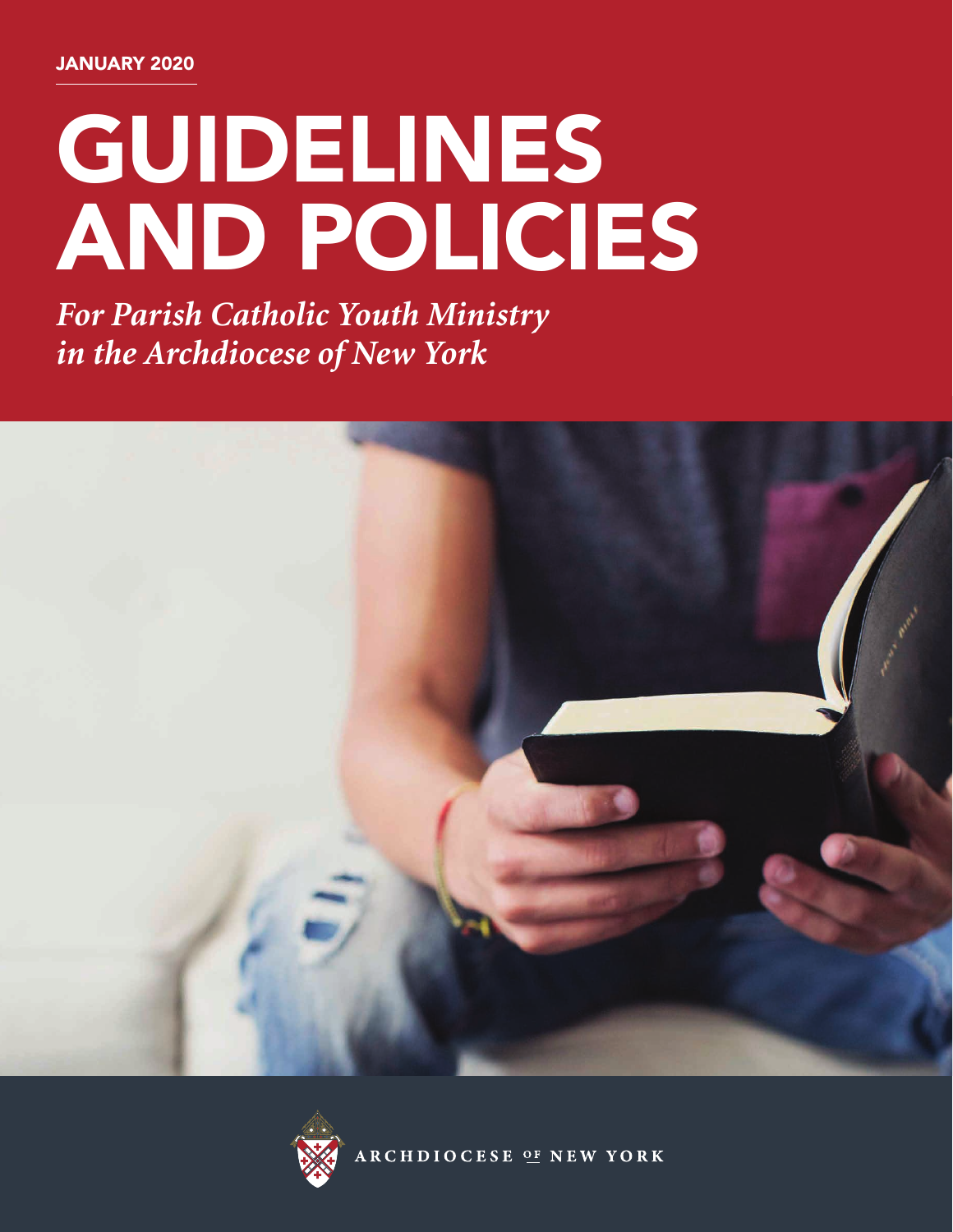*The Archdiocese of New York would like to acknowledge and thank the archdioceses of Cincinnati, Galveston-Houston and Seattle, and the dioceses of Columbus and Dallas, for their assistance and the permission to use many of their policies for our guide. Our adaptation of the Code of Ethics for Youth Ministry Leaders is used with permission from the National Federation for Catholic Youth Ministry.*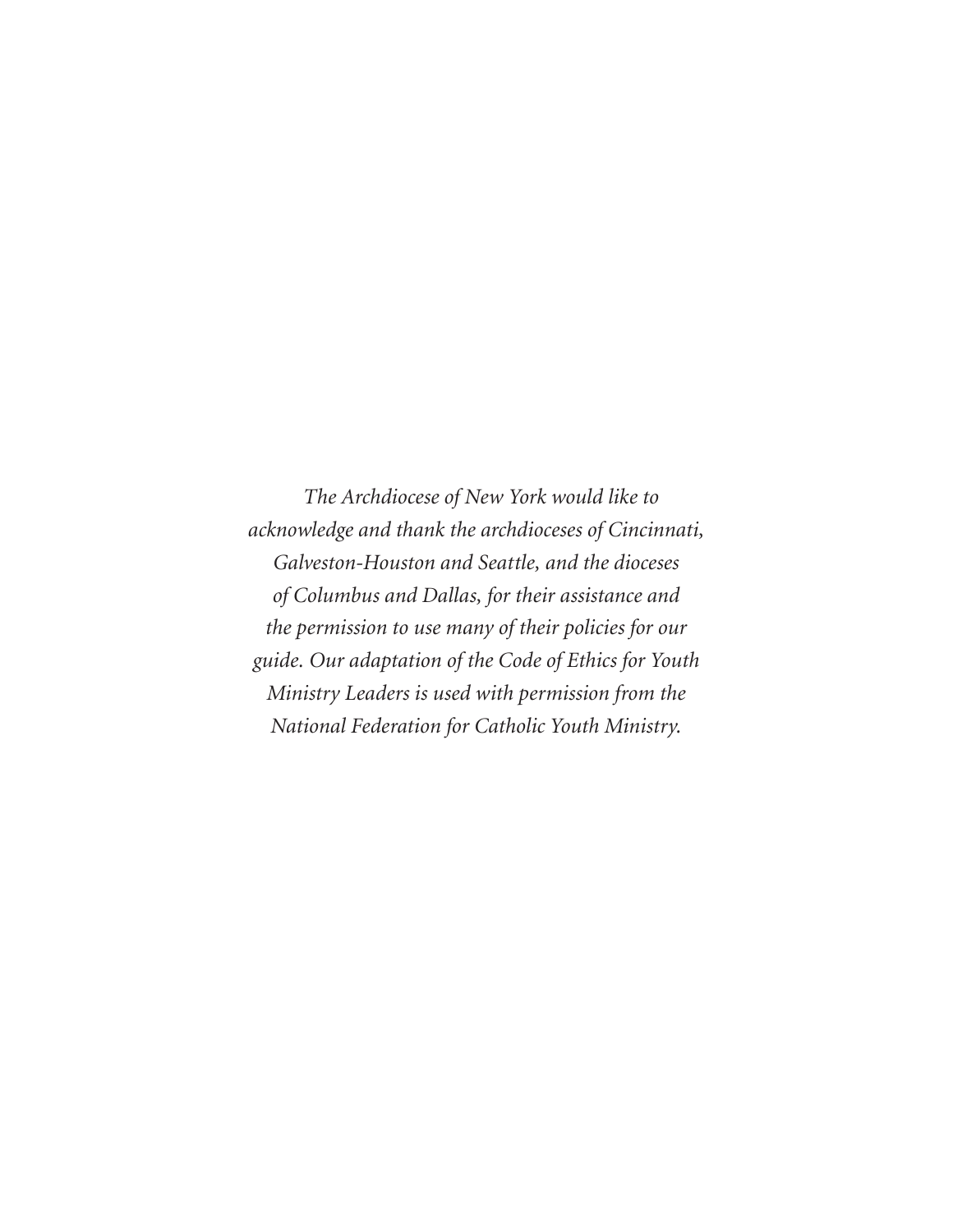

OFFICE OF THE CARDINAL 1011 FIRST AVENUE NEW YORK, NY 10022

March 2, 2020

Dear Partners in Youth Ministry,

My sincere gratitude for investing your time, talent, and treasure in our young people!

You often hear that "youth are the future of the Church." However, they are not just the future, they are also the *present* Church! You are keenly aware of this reality, and for that I thank you.

As we seek to foster the spiritual growth of our young people, we must remain readily aware of our responsibility to also ensure their safety. This safety includes their physical, spiritual, and emotional well-being. Thus, I am pleased to present the Guidelines and Policies for Parish Catholic Youth Ministry in the Archdiocese of New York. The policies and procedures contained herein are designed "to assist adult leaders in forming sound practices and judgments in the various aspects of their ministry [and] to ensure the safety of the young people in their groups and activities and to minimize risks to their well-being." In this manual you will find both policies (required) and best practices (suggestions) for your ministry, which will help guide you and all those who work with you in creating fruitful opportunities for encounter and formation in ways that ensure all aspects of the young person's safety.

This manual is the result of countless hours of work, and the collaboration of the Departments of Youth Faith Formation, Safe Environment, Catholic Mutual Insurance, and Legal Affairs, as well as practitioners in the field of youth ministry. I am confident that the successful implementation of these policies and guidelines will help to ensure the safety and well-being of all young people in our parishes.

My hope is that this proves to be a valuable handbook for every aspect of your ministry by, with, and to youth in our great archdiocese.

With gratitude for all you do, and prayerful best wishes, I am,

Faithfully in Christ,

1 m. Carol. Outan

 † Timothy Michael Cardinal Dolan Archbishop of New York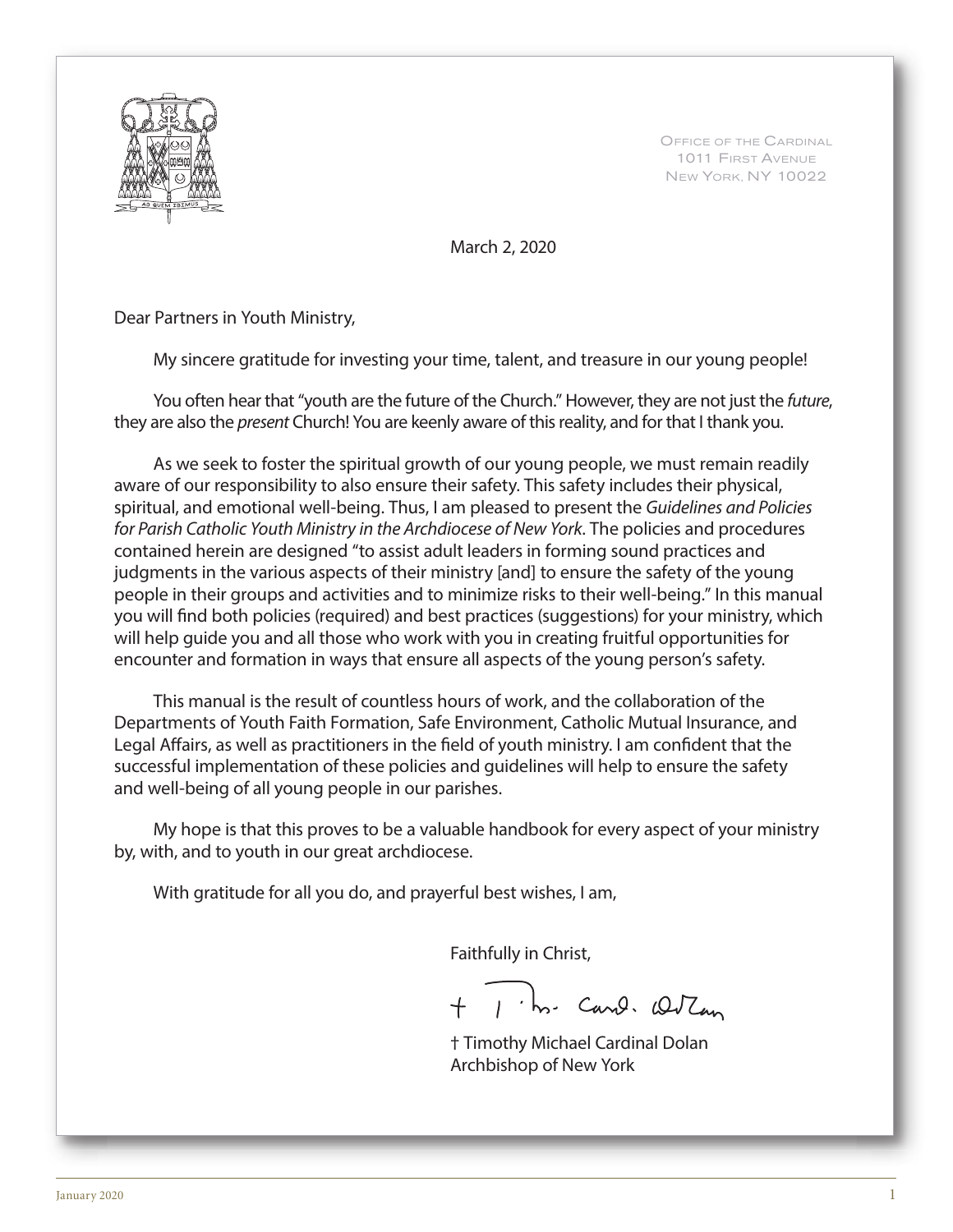## **TABLE OF CONTENTS**

| Process to Be Followed in Response to Suspected Child Abuse Internal to the Youth Ministry Program                        |  |
|---------------------------------------------------------------------------------------------------------------------------|--|
|                                                                                                                           |  |
| Process to Be Followed in Response to Suspected Child Abuse External to the Parish Youth Ministry                         |  |
|                                                                                                                           |  |
|                                                                                                                           |  |
|                                                                                                                           |  |
|                                                                                                                           |  |
|                                                                                                                           |  |
|                                                                                                                           |  |
|                                                                                                                           |  |
|                                                                                                                           |  |
|                                                                                                                           |  |
|                                                                                                                           |  |
|                                                                                                                           |  |
|                                                                                                                           |  |
| Organizations and/or Individuals Desiring to Host Regional or Archdiocesan Events on Archdiocesan or Parish Properties 17 |  |
|                                                                                                                           |  |